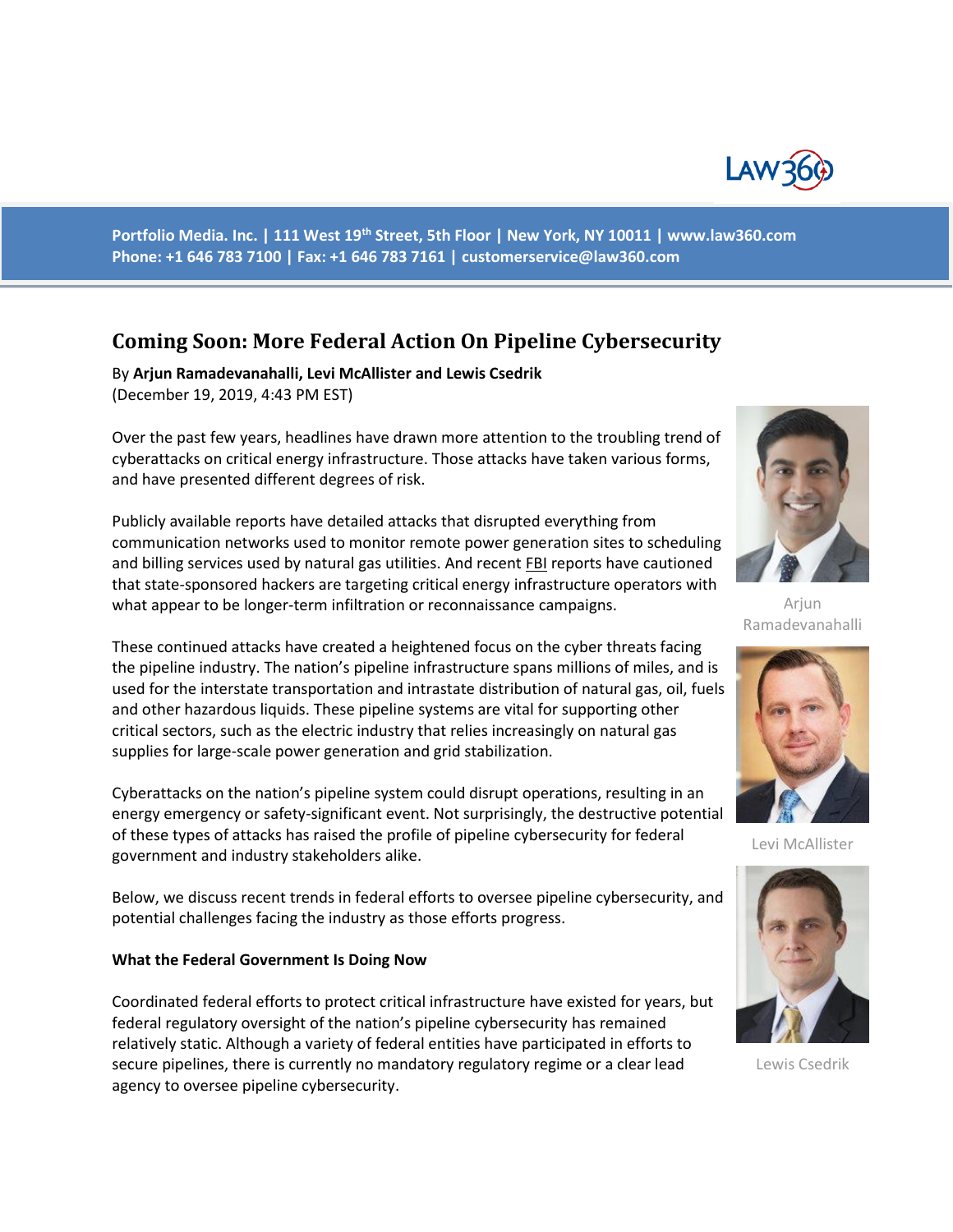However, as cyber risks facing critical infrastructure continue to expand globally, a growing chorus of voices within the industry and the federal government is calling for more integrated action to guard pipeline infrastructure against cyber threats.

This has resulted in stakeholders and federal officials taking a harder look at the current regulatory framework, the operational and safety impacts of cybersecurity risks, and the benefits of cross-sector collaboration and industry cooperation in preparing for a cyber incident response.

#### *Scrutiny of Existing Programs*

Currently, the primary federal program governing pipeline cybersecurity is administered by the U.S. Transportation Security Administration. The TSA's Pipeline Security Guidelines contain voluntary security measures (e.g., implementing a corporate security program, steps to identify and assess critical facilities) applicable to natural gas and hazardous liquid transmission pipeline systems, natural gas distribution pipeline systems and liquefied natural gas facility operators.

The TSA last revised the Pipeline Security Guidelines in March 2018 to reflect changes in the pipeline operating environment, and to incorporate some of the critical infrastructure cybersecurity practices issued by the National Institute of Standards and Technology, or NIST.

In a December 2018 report, the Government Accountability Office issued a report identifying weaknesses in key aspects of the TSA's pipeline security program related to cybersecurity, such as the lack of a process to regularly update the guidelines or assess their efficacy. The report also suggested that the TSA has not maintained an adequate level of cybersecurity subject matter expertise within the organization.

Another GAO report, issued in June 2019, concluded that the TSA's security incident response plan was outdated, noting that it does not identify the cybersecurity roles and responsibilities of other relevant federal agencies, including the U.S. Department of Energy and the Federal Energy Regulatory Commission, or the establishment of the Cybersecurity Infrastructure and Security Agency, or CISA, within the U.S. Department of Homeland Security.

Similarly, the GAO report also examined the TSA's coordination of security-related efforts with the Pipeline and Hazardous Materials Safety Administration, or PHMSA, and recommended that the TSA and PHMSA develop and implement a timeline for reviewing an earlier 2006 memorandum of understanding, which identifies their agreed-upon roles and responsibilities in the area of pipeline security.

As noted in the GAO report, the memorandum of understanding has not been reviewed to consider pipeline security developments since its inception. Although the TSA is considered the lead agency over pipeline security, PHMSA also remains responsible for ensuring pipeline safety, which security-related events can impact.

In this regard, PHMSA's Office of the Inspector General recently initiated an audit to assess PHMSA's efforts to foster a positive safety culture. It remains to be seen, however, whether the audit considers the relationship between cybersecurity and a strong safety culture.

In response to the two GAO reports, the TSA agreed to address all of the GAO's recommendations, but various federal stakeholders have called for stricter action on pipeline cybersecurity over the past year.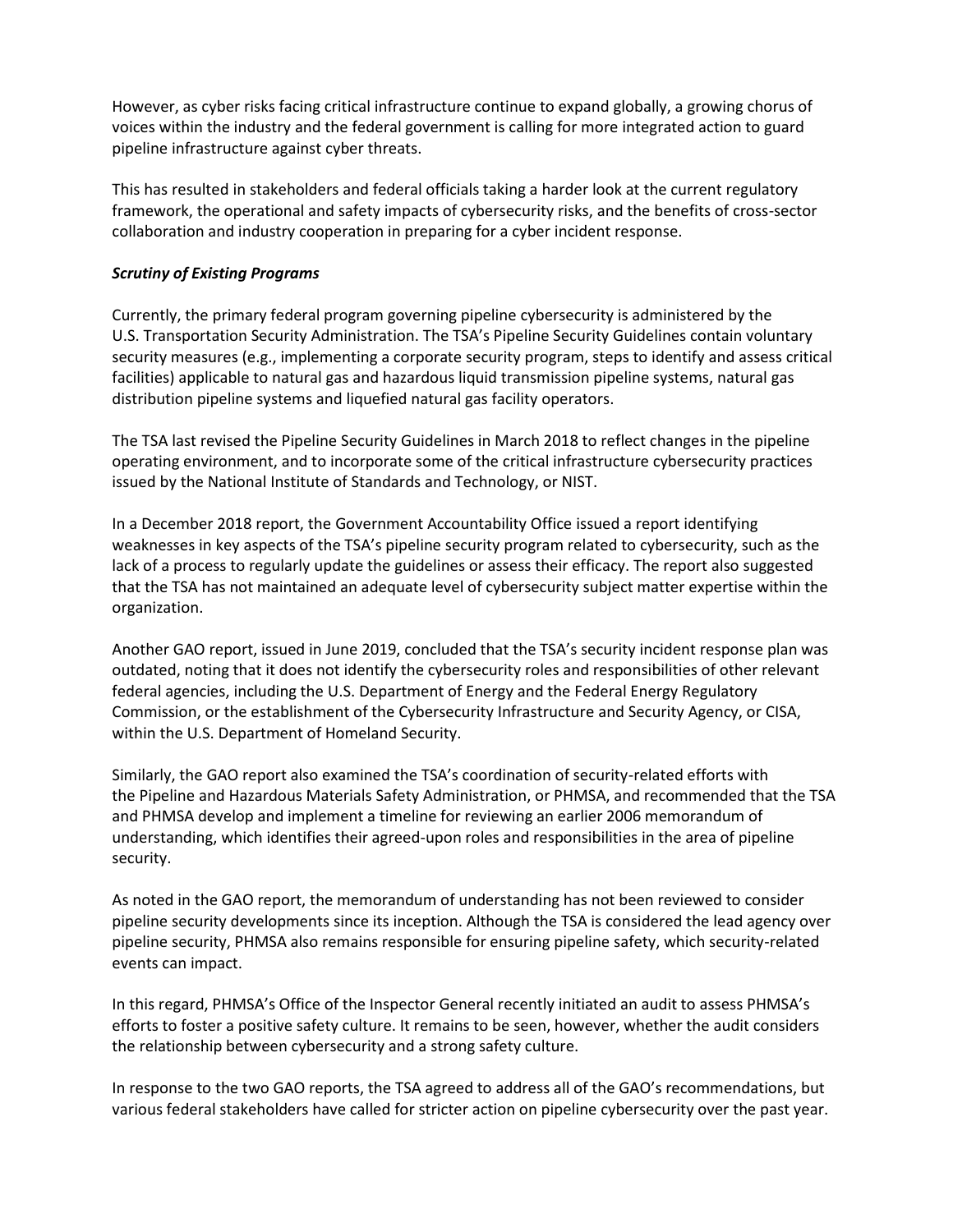In February, FERC Chairman Neil Chatterjee testified before the Senate Committee on Energy and Natural Resources that more work is needed to improve the TSA's oversight of pipeline cybersecurity. And in November, FERC staff members announced that the agency's new strategic focus areas will encompass security controls for natural gas pipelines, because disruption of pipelines could pose a significant impact on the bulk electric system.

Members of Congress have echoed similar concerns. For example, this past summer, members of the House Committee on Energy and Commerce expressed concerns about the gaps identified in the GAO's December 2018 report, with one House member suggesting that the DOE, and not the TSA, should take responsibility for fillings those gaps.

#### *Focus on Cross-Sector Impacts and Coordination*

In the energy industry, a catastrophic cyber event affecting the reliability of the interstate gas pipeline network could create a devastating ripple effect. The loss of critical natural gas supplies could result in widespread power outages and lead to cascading failures in other critical sectors, forcing those sectors to operate in a degraded state for an extended period of time.

In light of those concerns, federal entities are placing an increasing focus on interagency coordination and private industry cooperation in order to prepare for responses to such large-scale emergencies. For example, the TSA, the DOE and DHS (with the CISA) partnered together to launch the Pipeline Cybersecurity Initiative, a cooperative program that leverages each agency's expertise to mitigate risks to pipeline infrastructure.

DHS recently established a Tri-Sector Executive Working Group that links senior representatives from the finance, communications and electric power industries with senior DHS, DOE, and U.S. Department of the Treasury officials to coordinate intelligence sharing and assess cross-sector risks.

In addition, this year's Grid Security Exercise — a massive, cross-sector security exercise coordinated every two years by the North American Electric Reliability Corporation, or NERC — emphasized the electric sector's reliance on natural gas pipeline supplies.

#### **Potential Challenges as the Industry Looks Ahead**

As coordinated federal efforts to oversee cyber threats to pipelines begin to take shape, private industry participants may want to consider the following challenges.

#### *Preparing for Mandatory Standards*

It is unclear whether Congress will take action to authorize the TSA or another agency to impose mandatory cybersecurity standards on the pipeline industry. As noted above, some on Capitol Hill believe that responsibilities for pipeline cybersecurity oversight should be shared, and have introduced legislation to accomplish just that.

While they could be years away, legislation and agency regulations may ultimately take cues from cybersecurity measures that exist today. Therefore, it may be a worthwhile exercise for pipeline operators to consider the cybersecurity programs used in other industrial sectors.

For example, future mandatory standards could require the implementation of a program that generally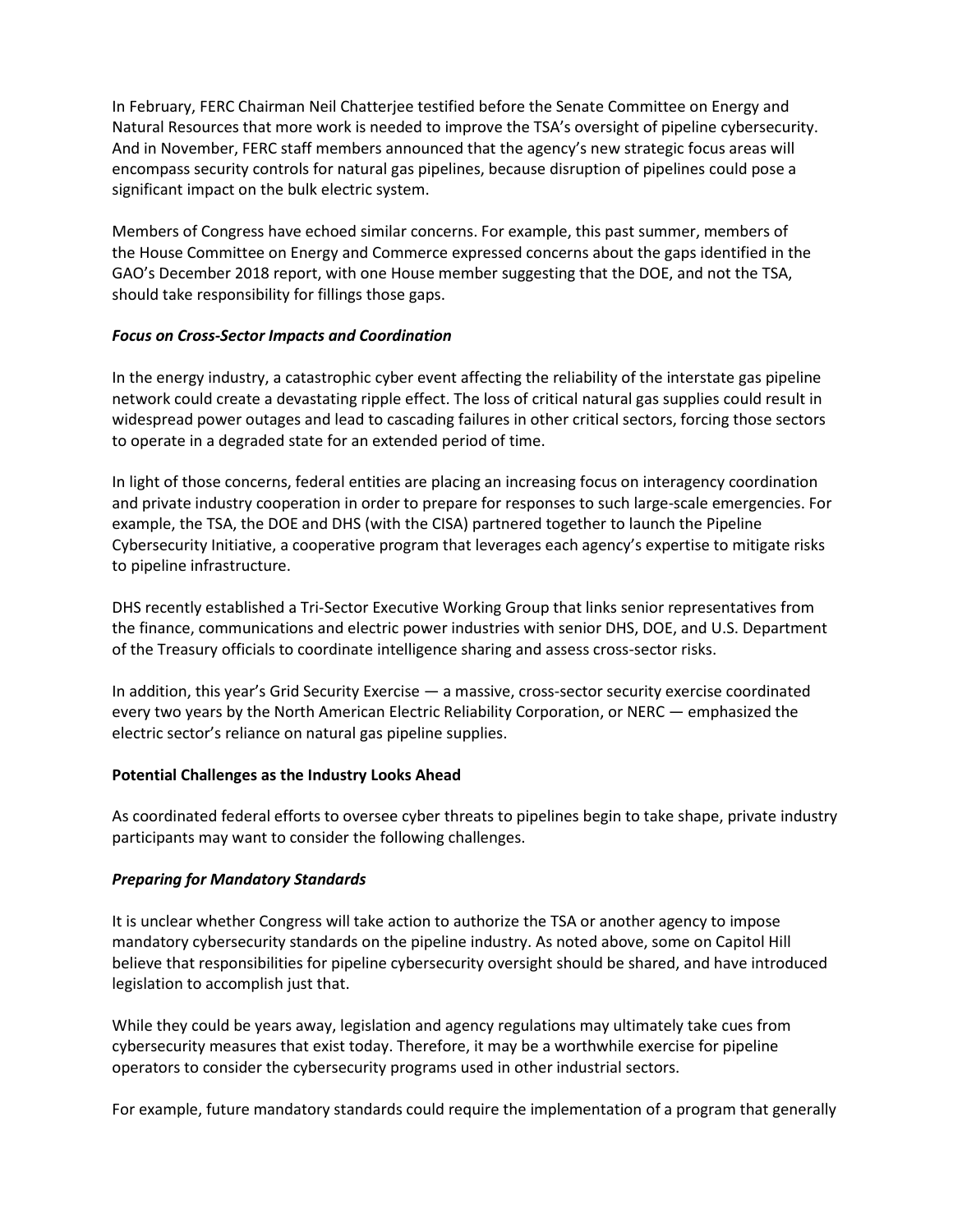aligns with leading cybersecurity guidelines (such as NIST's Cybersecurity Framework, or the ISO/IEC 27000 series of standards) or they could be more prescriptive and require specific controls (like the NERC CIP standards, which rely heavily on implementing controls based on the criticality of in-scope facilities).

In the meantime, existing controls should allow operators to mature their practices, policies and procedures to not only maintain a sound cybersecurity posture, but to also adapt to future regulatory action. Operators should also consider the relationship between cybersecurity and pipeline safety to ensure operational programs and safety policies address the possibility of cyberattacks and other security-related events that could impact safety.

### *Managing the Cyber Risks of New Technologies*

Pipelines can present unique technical challenges to owners and operators, who are tasked with managing widespread systems that rely on infrastructure that can be over a century old. Cybersecurity risks complicate those challenges, especially as new technologies are used to update pipeline control system networks.

For example, many energy industry participants are turning to cloud-based solutions to provide operational and administrative efficiencies. Cloud services enable operators to leverage powerful remote computing power to run their operational applications while achieving cost savings at the same time. However, cloud services can present their own set of security risks if operators are required to not only entrust third-parties with critical applications and information, but to also ensure the confidentiality of that data in motion.

Similarly, the use of distributed internet of things devices, such as sensors, can help provide operators maintain situational awareness through a more granular understanding of pipeline operations and system health. On the other hand, the large number of interconnected internet of things devices can provide malicious actors with a significantly larger attack surface.

Pipeline operators should pay particular attention to managing these cybersecurity risks as they modernize or update their systems, especially if future regulatory controls have not been adapted to reflect the industry's use of new technologies.

## *Recovery of Capital Investment Costs*

Any decisions requiring the expenditure of monies to fund the development, implementation, construction or operation of cybersecurity-related policies, procedures or control systems will undoubtedly raise questions about who is responsible for the costs.

Depending on the extent to which a federal agency (or agencies) mandates mandatory standards or otherwise directs pipeline operators to implement pipeline cybersecurity safeguards, the requisite costs associated with compliance can be substantial. Mechanisms for recovery of associated costs are likely to vary, depending on the pipeline at issue that is incurring the costs associated with compliance.

For example, FERC's modernization cost recovery policy statement issued in 2015 permits interstate natural gas pipelines to establish a surcharge or tracker mechanism to recover certain safety, environmental or reliability capital expenditures made to modernize pipeline system infrastructure outside of a Natural Gas Act, or NGA, Section 4 rate case.